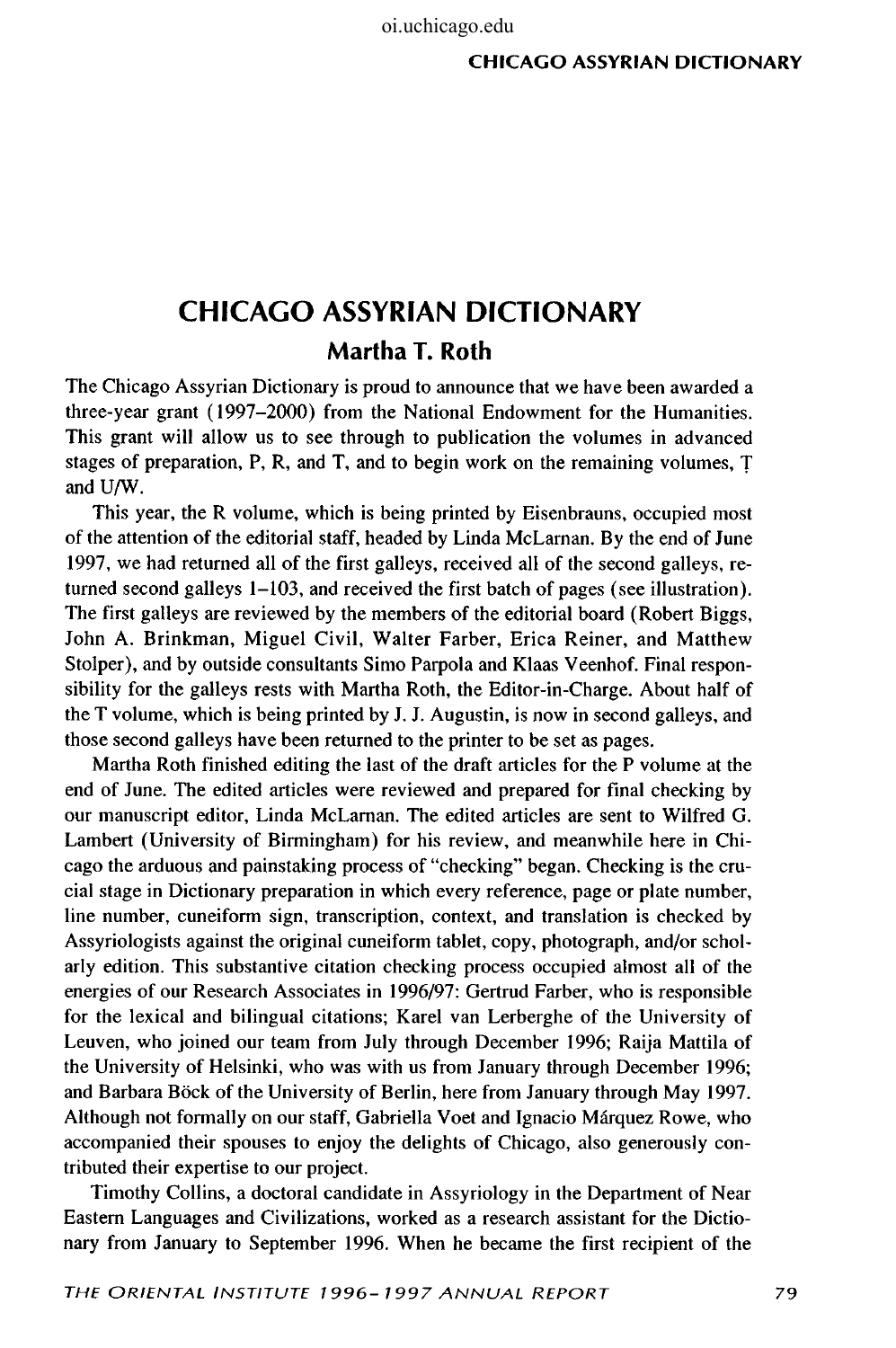## **THE ASSYRIAN DICTIONARY VOLUME 14 R**  ra'abu s.; (a vessel for, or a quality of beer); OAkk.\*; cf. *ribu* D. 1 NINDA DA. NAGAR 1 KA§ *ra-d-bum*  bread : one DA.NAGAR , beer: one r. MDP 14 p. 68 No. 7:20 and 23. Compare x DA.NAGAR NINDA, x KAŠ SIG5 Yang Adab 179f. ra'ābu A v.; 1. to become angry, furious, 2. III to anger, to provoke, 3. III/2 to be seized by wrath; from OB on; I ir'ub *ira'ub - ra'ub,* 1/2, III, III/2 ; cf. *ra'baniS, ra'bu, raHbu* B, *rubu* A, *ru'ubtu, ru'ubu.*  sug.ba mu.un.hul : ir-ta-um-ma (its shepherd) became angry - SBH 77 No. 44:26; hur.<br>sag(var. adds .ta) kala.ga ba.an.huš (vars.<br>mun.huš, mu.un.huš) lú.an.šè ba.an.e<sub>r</sub> (DU6+Du).de ga.e.me.e n : *ana 6adi dannu Sa ut-tar-'-i-ba* (vars. *uS-tar-i-bi. ur-ta-\*-[ba]) elldSiu*  andku I (Pazuzu) will go against the mighty mountains against which I have been seized by wrath FuB 12 42:2. var. from STT 149 r. 2 and dupl. 147 r. 13. see W. G. Lambert. FuB 12 44. *u[g]-ga-tum, um-mu-lum*, *ma-am-lum, da-ah-rum*  = *ra-'-a-bu* An IX 34ff.. cf. *[ug-ga]-Lum - ra-la]-bu*  An VIII 107. 1. to become angry, furious  $-$  a) said of gods: *gassat sa-li-a-at u ra-^-ba-at* she is raging,  $\dots$ , and furious RA 15 175 i 26 (OB Agušaja), see Groneberg, RA 75 126; [...] x TA *dlija* E.KUR-ta *bitija ra-y -ba-ku [.* . .] x K A TA *Nippuriki ra-y -ba-ku* [. . .] x K A TA *AsSur^* I am furious with my city, my temple, my house,  $[...]$  I am furious with Nippur, [. . .] with Assur 81-2-4,218:10-12, cited W. G. Lambert, RLA 3 p. 545: *ussusdku ra-y -ba-ku zendku* I am distressed, raging, (and) angry BA 5 657 No. 18:6, cf. ibid. 8 (SB lit.), see Grayson, JAOS 103 147; *adi mati Belti*  ra-'-ba-ti-ma uzzuzat kabtatki how long, My Lady, will you be angry, will your mood be furious? STC 2 pi. 83:94, see Ebeling Handerhebung 134; *Marduk ra-y -ba-a-\ta\* AfO 19 64:76; *[mi]-na-a* ra-'(var. *-a)-ba-ta ahzdta*  why are you angry, seized (by rage)? KAR 63 r. 4. var. from dupl. KAR 43 r. 7, cf. *ana kas"a* . . . *ra-ba-ka ahzdka* ibid. r. 8; *asar isten*  ra-'-bu šanu ul *i-ma-al-li*[k-šu] where one is raging another cannot give advice Cagni Erra V 12; *\ra(?)1-um-ma libbuS ul ippala qibitu* his heart is furious, he does not give any answer Cagni Erra He 10; *EreSkigal imuršima ina paniša ir-*<sup>2</sup>-ub Ereškigal saw her and flew into a rage before her CT 15 46:64 (Descent of Ištar); la tara-'u-bu la *tazenni ittija* do not rage, do not be angry with me! STT 144:12 (SB inc.); <sup>d</sup>IM ir-ta-<sup>2</sup> *ub-ma* the Storm god became angry KUB 3 87:10 (prayer of Suppiluliuma); *nandurtu qaAbalVka li-ir-ta-'-ub-ma* (var. *[li(?)]-ruub-§u)* (see *nanduru* A) RA 46 28:8, var. from STT 21:8 (SB Epic of Zu). b) said of kings, officials: *ultu §ar* GN *[u anāku itti ahāmiš n]i-ir-'u-bu* when it happened that the king of Egypt and I grew angry at each other KBo 1 10:60, cf. *itti* ahāmiš ni-ir-ta-<sup>3</sup>-ub ibid. 69 (let. of Hattušili to Kada§man-Enlil); *[sum]-ma* RN . . . *ir-da-ub*  ana muhhi IR.MEŠ attūšu if RN is angered at his own servants  $\left(RN_{2} \text{ will send troops}\right)$ and chariots) KBo 1 7:37, cf. ibid. 31 (treaty with Egypt); *u tidi atta ki sarru la hasih ana*  GN gabbaša ki i-ra-u-ub you know that the **1 Page proof from R volume typeset by Eisenbrauns**

Elizabeth and A. Leo Oppenheim Scholarship, Tim decided to devote the 1996/97 year to completing his dissertation on medical incantations. He was ably succeeded by Michael Kozuh, a student of Achaemenid Studies in the Department of Near Eastern Languages and Civilizations. These two pre-doctoral students worked verifying references for the P and R volumes, proofread and prepared for checking the articles for the P volume, and assisted in all manner of Assyriological and editorial tasks.

We continue to enjoy the good cheer and able assistance of undergraduate students participating in the College Research Opportunities Program, who perform